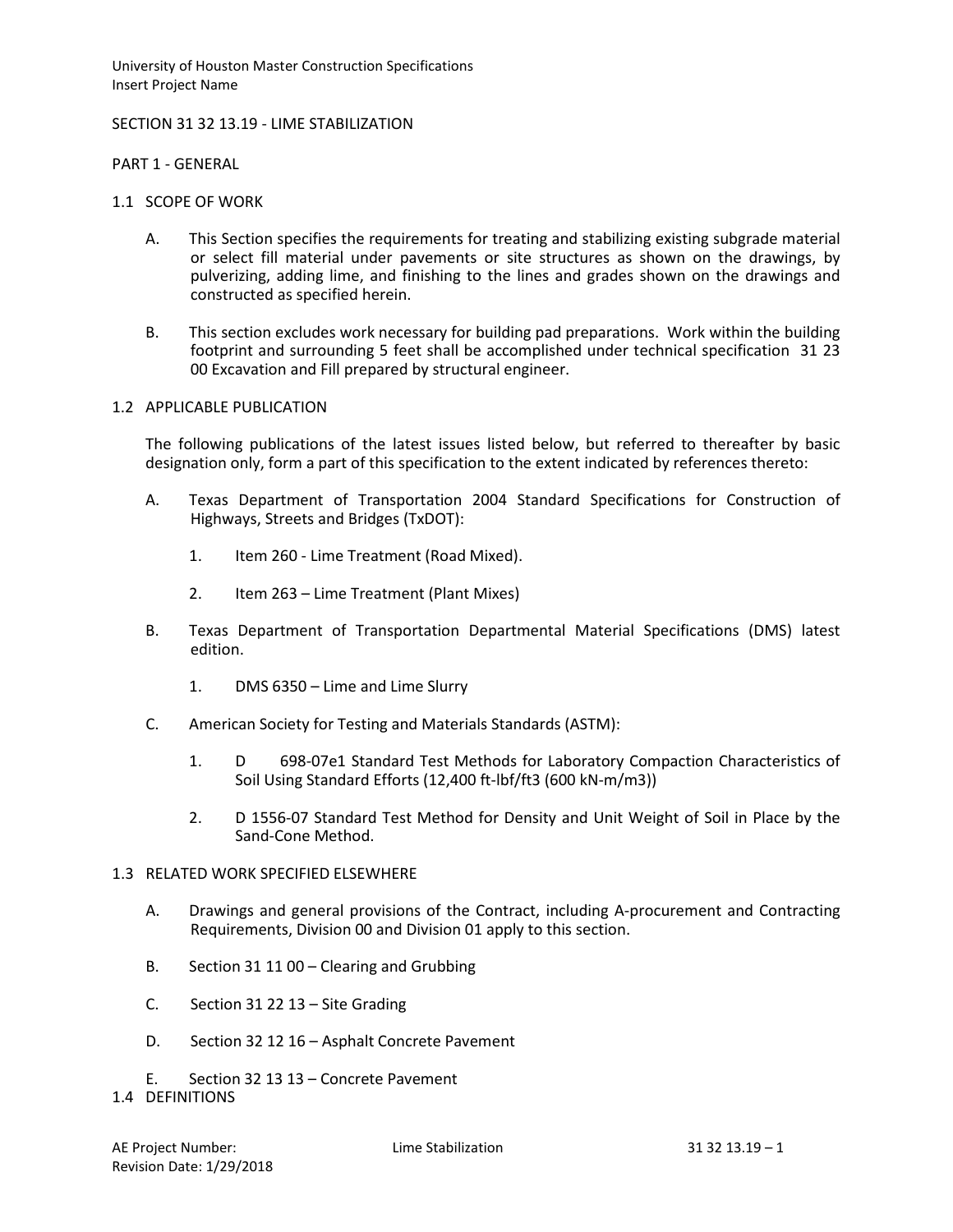University of Houston Master Construction Specifications Insert Project Name

- A. Subgrade: The uppermost surface of an excavation, including excavation for trenches, or the top surface of a fill or backfill immediately below base course, pavement, or topsoil materials.
- B. Backfill: Soil material or controlled low-strength material used to fill an excavation.
- C. Base Course: The layer placed between the subgrade and surface pavement in a paving system.
- D. Geotechnical Engineer: Person or company contracted by the owner and/or through the architect to provide testing and onsite Geotechnical services during the construction schedule.

## 1.5 SUBMITTALS

A. None required for this section.

#### 1.6 PROJECT CONDITIONS

## 1.7 QUALITY ASSURANCE

- A. Codes and Standards: Perform earthwork complying with requirements of authorities having jurisdiction.
- B. Testing and Inspection Service: Owner will employ a qualified independent geotechnical engineering testing agency to classify proposed on-site and borrow soil materials to verify that soils comply with specified requirements and to perform required field and laboratory testing. Contractor responsible to coordinate with the testing agency prior to start of work requiring testing so as to minimize unnecessary cost or delays to the project.
- C. Testing:
	- 1. Owner will retain and pay a qualified Geotechnical engineer to take all field samples and do all laboratory testing necessary to verify compliance of the work to these Specifications or as required by City or other regulatory agencies. The Geotechnical Engineer shall submit results of all testing done during the course of the work to the Owner, Architect, and Contractor.
	- 2. Notify testing lab a minimum of 48 hours in advance of the time testing is required to satisfy requirements of this section.
	- 3. Should testing specified above show work which does not satisfy these Specifications, the Contractor shall pay, through the Owner, for all additional tests required to determine the extent of work that is not satisfactory and for all additional tests necessary to demonstrate compliance with these specifications.
	- 4. All tests shall be performed by the Geotechnical Engineer in accordance with ASTM D 698, D1556, or other test method selected by Geotechnical Engineer.

#### PART 2 - PRODUCTS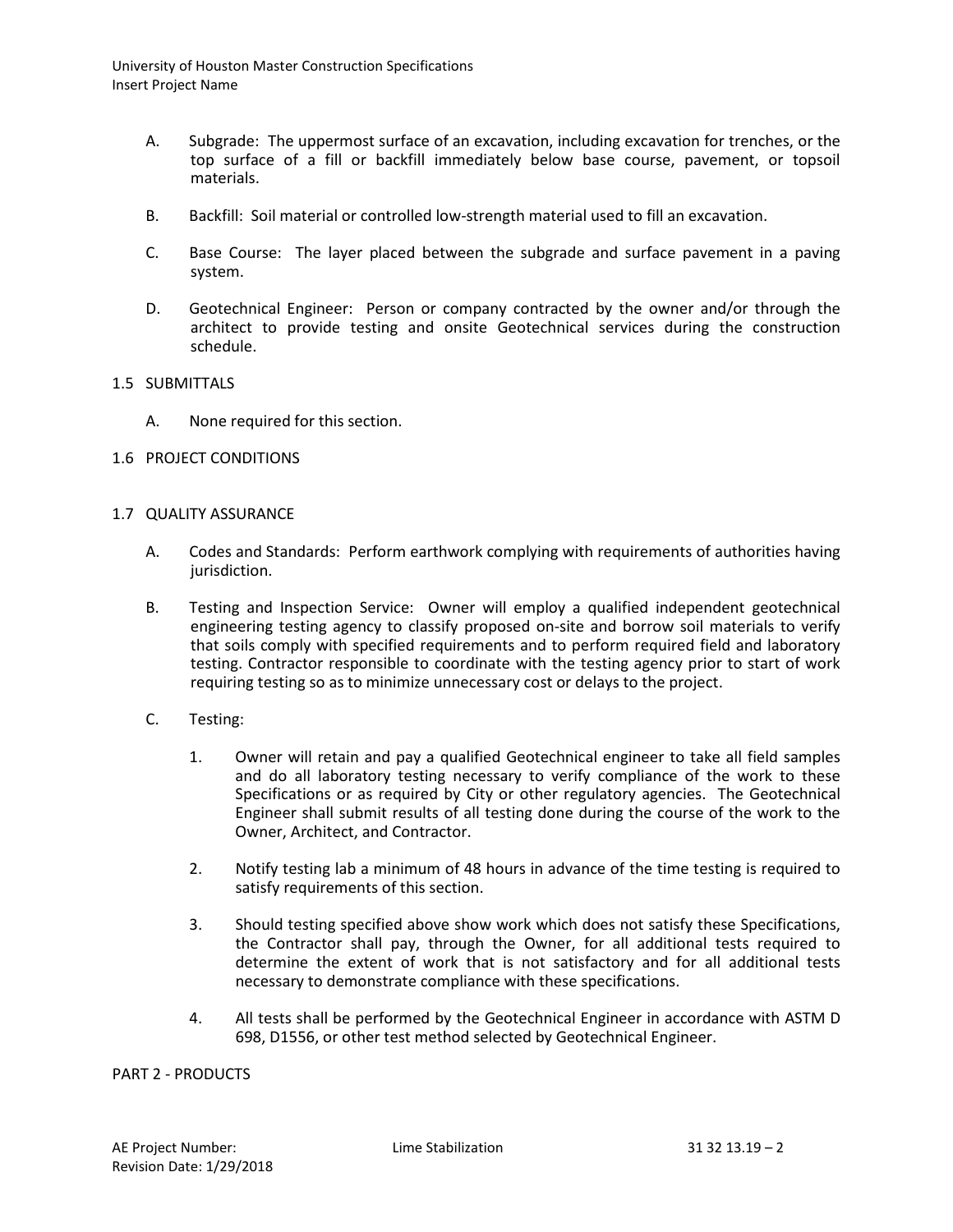University of Houston Master Construction Specifications Insert Project Name

## 2.1 LIME SLURRY

A. Lime slurry for use in treating the subgrade shall conform to the chemical and physical requirements listed in Tables 1 and 2 of TxDOT Departmental Material Specification (DMS) 6350 for Commercial Lime Slurry. Lime Slurry may be prepared at the job site or other Owner approved location by using Hydrated Lime or Quicklime as specified by chemical and physical requirements in Tables 1 and 2 of TxDOT Departmental Material Specifications (DMS) 6350.

# 2.2 WATER

- A. Water used for mixing or curing shall be reasonably clean and free of oil, salt, acid, alkali, sugar, vegetable matter or other substances injurious to the finished product.
- B. Water sources other than the local municipal domestic water supply must be approved by the Owner.
- C. If onsite reclaimed water sources are used, tanks and apprentices must be clearly marked with the words "non-potable" water.

# 2.3 SOIL

A. Soil should be a clayey type soil, free of organic material, large rocks and other unsuitable materials with a plasticity index greater than 15 and a liquid limit in excess of 30. The soil should not contain more than twenty percent sands or silts.

### PART 3 - EXECUTION

#### 3.1 GENERAL

- A. Construction methods shall conform to the applicable specifications of the TxDOT specifications, Item 260, Lime Treatment.
- B. Lime shall be spread only on that area where the first mixing operations can be completed during the same working day.

## 3.2 APPLICATION

- A. The percent of lime to the dry weight of the soil shall be a minimum of five (5) percent. Refer to the Project Geotechnical Report.
- B. The lime shall be mixed with water in trucks with approved distributors and applied as a thin water suspension or slurry.
- C. The distribution of lime shall be uniformly placed in such quantity that all soil to be treated receives the minimum percentage of lime and successive passes made until the proper moisture and lime content is obtained.
- D. The distributor truck shall be equipped with an agitator which will keep the lime and water in uniform mixture unless the prescribed consistency can be otherwise maintained. If an agitator is not used, a standby pump shall be available at the site for agitating the lime and water in case of delays in dispersing the slurry.